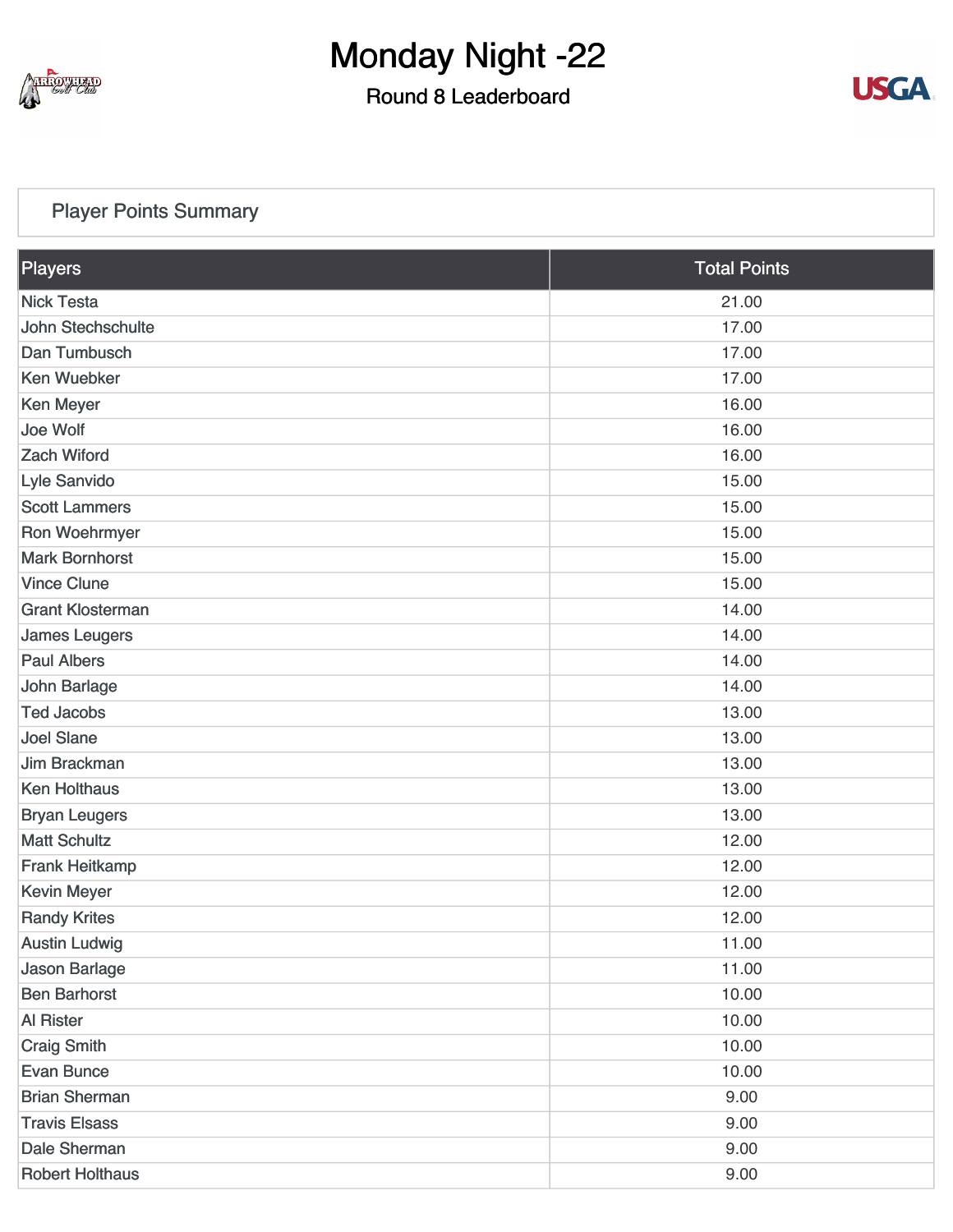

## Round 8 Leaderboard



| <b>Fred Meyer</b>      | 9.00   |
|------------------------|--------|
| <b>Ron Riethman</b>    | 8.00   |
| <b>Mark Kemper</b>     | 8.00   |
| <b>Wally Wagner</b>    | 8.00   |
| <b>Rick Oakley</b>     | 8.00   |
| <b>David Oliver</b>    | 7.00   |
| Chris Brigadoi         | 7.00   |
| <b>Charlie Clune</b>   | 7.00   |
| Jeremy Magoto          | 7.00   |
| <b>Alex Schmiesing</b> | 7.00   |
| Dan Weaver             | 6.00   |
| <b>Chris Stueve</b>    | 6.00   |
| Jeff Roetgerman        | 6.00   |
| Jerry Baumer           | 5.00   |
| <b>Jim Heistan</b>     | 5.00   |
| <b>Sam Otting</b>      | 5.00   |
| <b>Chad Berning</b>    | 1.00   |
| <b>Total Points</b>    | 572.00 |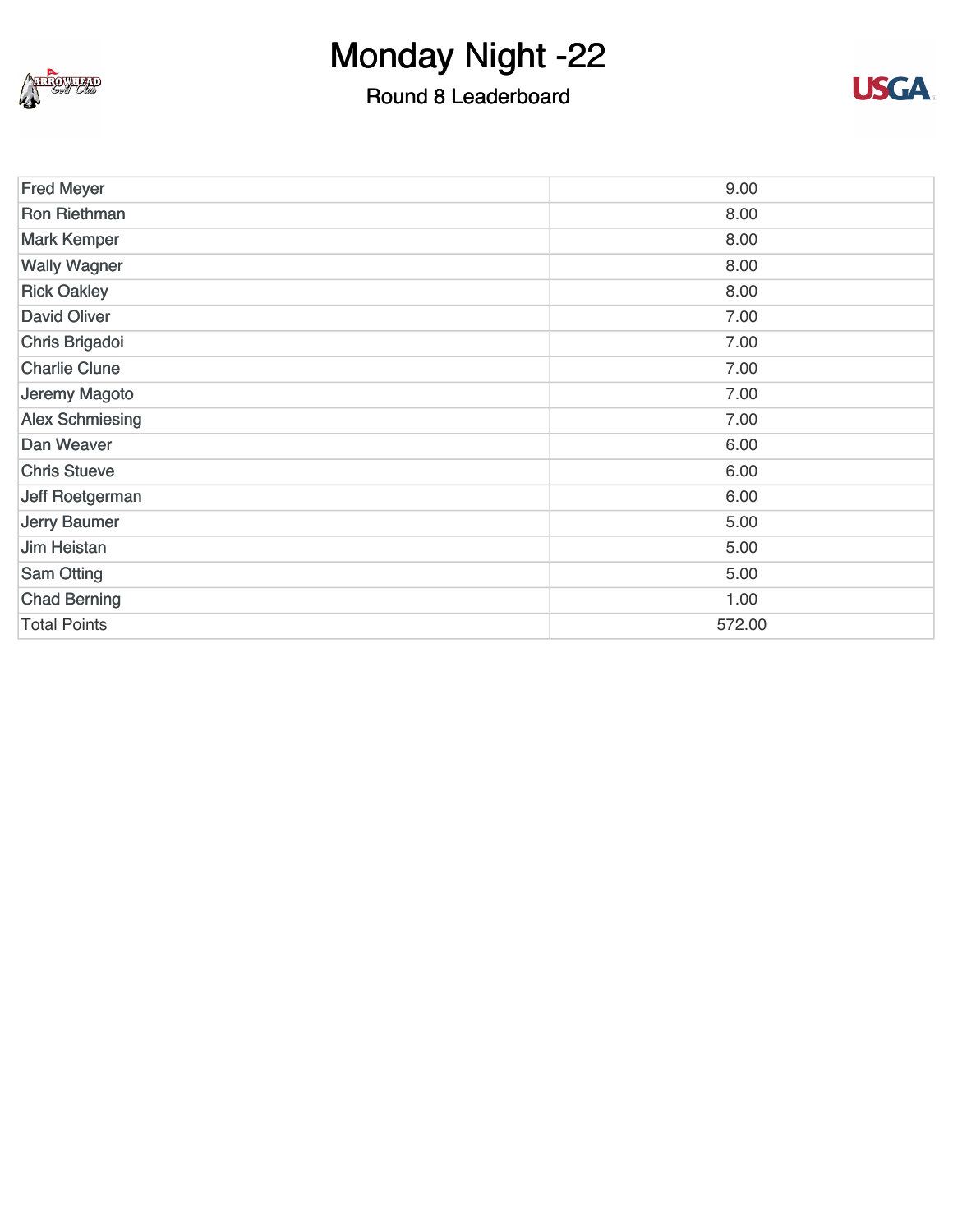

### Round 8 Leaderboard



### [Team Points Summary](https://static.golfgenius.com/v2tournaments/team_points?league_id=8103114973338674340&round_id=8103116689077445825)

| Teams                            | <b>Total Points</b> |
|----------------------------------|---------------------|
| 19th Hole                        | 31.00               |
| <b>Moorman Feed</b>              | 29.00               |
| <b>Minster Concrete Coating</b>  | 28.00               |
| <b>Spring Creek Building</b>     | 27.00               |
| <b>Striker Bows</b>              | 26.00               |
| <b>Minster Bank Too!</b>         | 25.00               |
| <b>Bud Pizza</b>                 | 24.00               |
| Journeyman's Club                | 24.00               |
| Minster Bank #1                  | 24.00               |
| <b>Precision Strip</b>           | 23.00               |
| R - S Finishing                  | 23.00               |
| <b>Wagner IGA</b>                | 23.00               |
| <b>Bear Distributors-Packing</b> | 22.00               |
| <b>Grip N Sip</b>                | 22.00               |
| <b>America's Team</b>            | 21.00               |
| <b>Falcon Financial</b>          | 21.00               |
| Globus                           | 21.00               |
| <b>Baumer Construction</b>       | 20.00               |
| <b>Bernhold Insurance</b>        | 20.00               |
| L-Design                         | 20.00               |
| <b>Woehrmyer Construction</b>    | 19.00               |
| <b>Edward Jones</b>              | 18.00               |
| <b>Weigandt Development</b>      | 17.00               |
| <b>Wooden Shoe Inn</b>           | 16.00               |
| <b>Cotterman Roofing</b>         | 15.00               |
| <b>CDI</b>                       | 13.00               |
| <b>Total Points</b>              | 572.00              |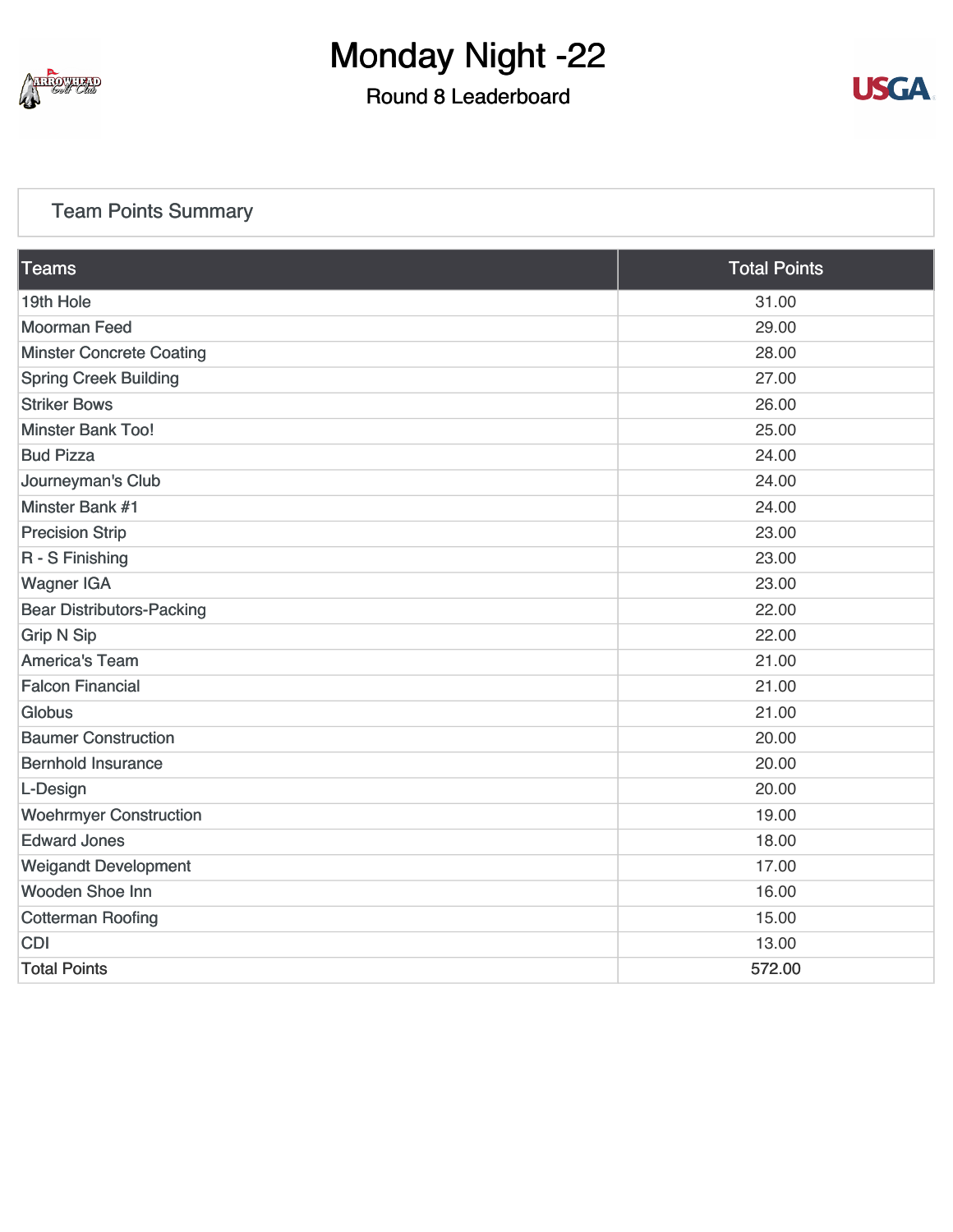

#### Round 8 Leaderboard



## [League Play - Monday Night](https://static.golfgenius.com/v2tournaments/8103117082771596298?called_from=&round_index=8)

| <b>Points</b> | Player                                     | Match       | Player                                          | <b>Points</b> |
|---------------|--------------------------------------------|-------------|-------------------------------------------------|---------------|
| 13.00         | <b>Striker Bows (Ted Jacobs)</b>           | <b>Tied</b> | <b>Edward Jones (Travis Elsass)</b>             | 9.00          |
| 13.00         | <b>Striker Bows (Joel Slane)</b>           | <b>Tied</b> | <b>Edward Jones (Robert Holthaus)</b>           | 9.00          |
| 12.00         | <b>Weigandt Development (Matt Schultz)</b> | 1 up        | <b>Spring Creek Building (Evan Bunce)</b>       | 10.00         |
| 5.00          | <b>Weigandt Development (Sam Otting)</b>   | 3 & 2       | <b>Spring Creek Building (Dan Tumbusch)</b>     | 17.00         |
| 7.00          | <b>Precision Strip (Jeremy Magoto)</b>     | 3 & 1       | <b>America's Team (Lyle Sanvido)</b>            | 15.00         |
| 16.00         | Precision Strip (Joe Wolf)                 | 3 & 2       | America's Team (Chris Stueve)                   | 6.00          |
| 13.00         | Minster Concrete Coating (Jim Brackman)    | <b>Tied</b> | Wooden Shoe Inn (Fred Meyer)                    | 9.00          |
| 15.00         | Minster Concrete Coating (Vince Clune)     | 2 & 1       | Wooden Shoe Inn (Charlie Clune)                 | 7.00          |
| 16.00         | Moorman Feed (Ken Meyer)                   | 5 & 3       | <b>Cotterman Roofing (Dan Weaver)</b>           | 6.00          |
| 13.00         | Moorman Feed (Ken Holthaus)                | 1 up        | <b>Cotterman Roofing (Dale Sherman)</b>         | 9.00          |
| 12.00         | <b>Grip N Sip (Kevin Meyer)</b>            | 1 up        | Bear Distributors-Packing (Al Rister)           | 10.00         |
| 10.00         | <b>Grip N Sip (Ben Barhorst)</b>           | 2 up        | <b>Bear Distributors-Packing (Randy Krites)</b> | 12.00         |
| 17.00         | Minster Bank #1 (Ken Wuebker)              | 4 & 2       | <b>Baumer Construction (Jerry Baumer)</b>       | 5.00          |
| 7.00          | Minster Bank #1 (David Oliver)             | 2 up        | <b>Baumer Construction (Mark Bornhorst)</b>     | 15.00         |
| 9.00          | Bernhold Insurance (Brian Sherman)         | <b>Tied</b> | <b>Bud Pizza (Bryan Leugers)</b>                | 13.00         |
| 11.00         | Bernhold Insurance (Austin Ludwig)         | <b>Tied</b> | <b>Bud Pizza (Jason Barlage)</b>                | 11.00         |
| 8.00          | R - S Finishing (Rick Oakley)              | 1 up        | <b>Globus (Grant Klosterman)</b>                | 14.00         |
| 15.00         | R - S Finishing (Scott Lammers)            | $3 & 1$     | <b>Globus (Alex Schmiesing)</b>                 | 7.00          |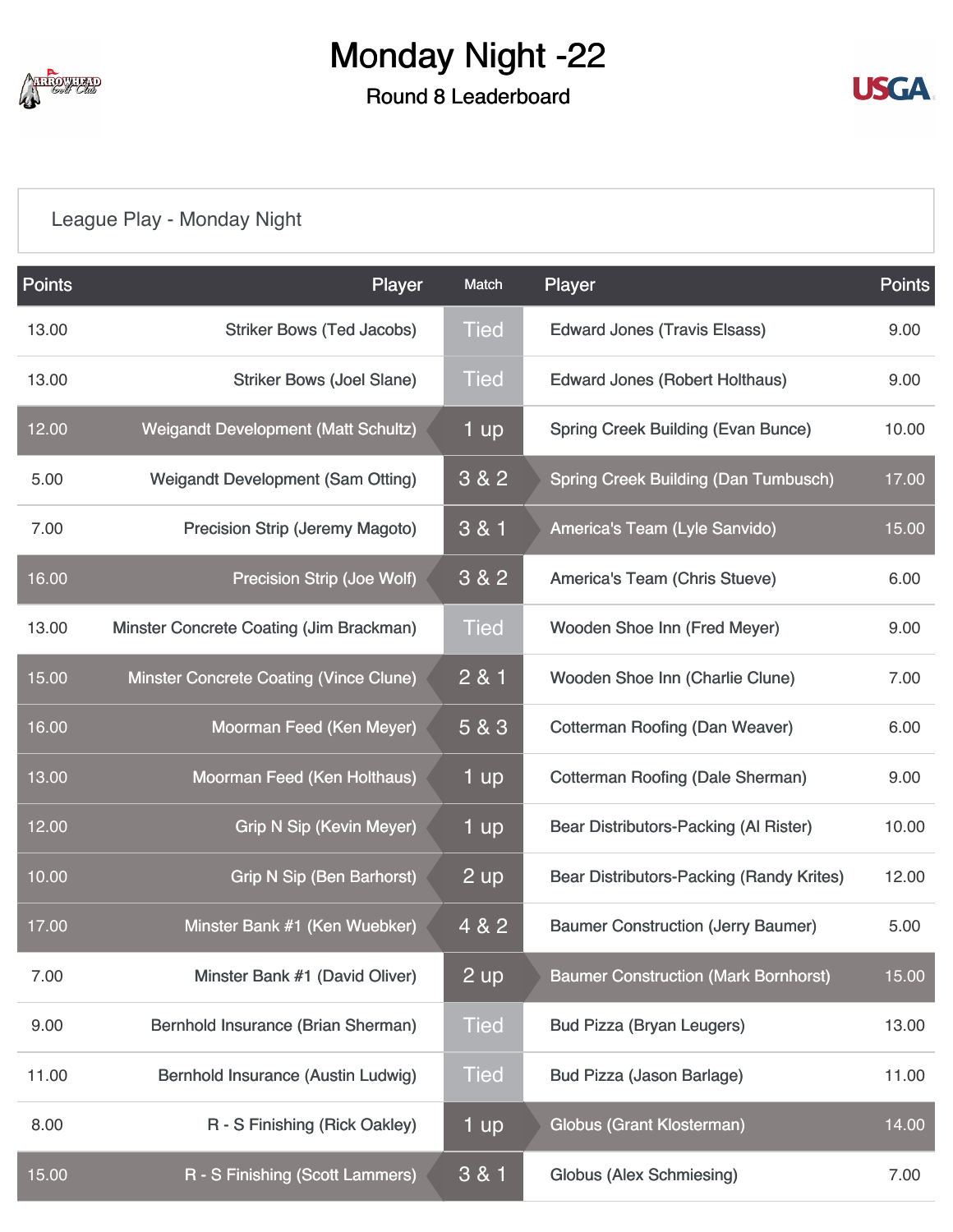

Round 8 Leaderboard



| 5.00                                  | <b>Woehrmyer Construction (Jim Heistan)</b>   | 2 up        | 17.00<br>Minster Bank Too! (John Stechschulte) |       |
|---------------------------------------|-----------------------------------------------|-------------|------------------------------------------------|-------|
| 14.00                                 | <b>Woehrmyer Construction (James Leugers)</b> | 1 up        | Minster Bank Too! (Ron Riethman)               | 8.00  |
| 8.00                                  | Wagner IGA (Wally Wagner)                     | <b>Tied</b> | <b>Falcon Financial (Paul Albers)</b>          | 14.00 |
| 15.00                                 | <b>Wagner IGA (Ron Woehrmyer)</b>             | 2 & 1       | Falcon Financial (Chris Brigadoi)              | 7.00  |
| 10.00                                 | 19th Hole (Craig Smith)                       | 1 up        | <b>CDI (Frank Heitkamp)</b>                    | 12.00 |
| 21.00                                 | 19th Hole (Nick Testa)                        | 5 & 4       | <b>CDI</b> (Chad Berning)                      | 1.00  |
| 16.00                                 | Journeyman's Club (Zach Wiford)               | 281         | L-Design (Jeff Roetgerman)                     | 6.00  |
| 8.00                                  | Journeyman's Club (Mark Kemper)               | 281         | L-Design (John Barlage)                        | 14.00 |
| <b>Total Points Allocated: 572.00</b> |                                               |             |                                                |       |